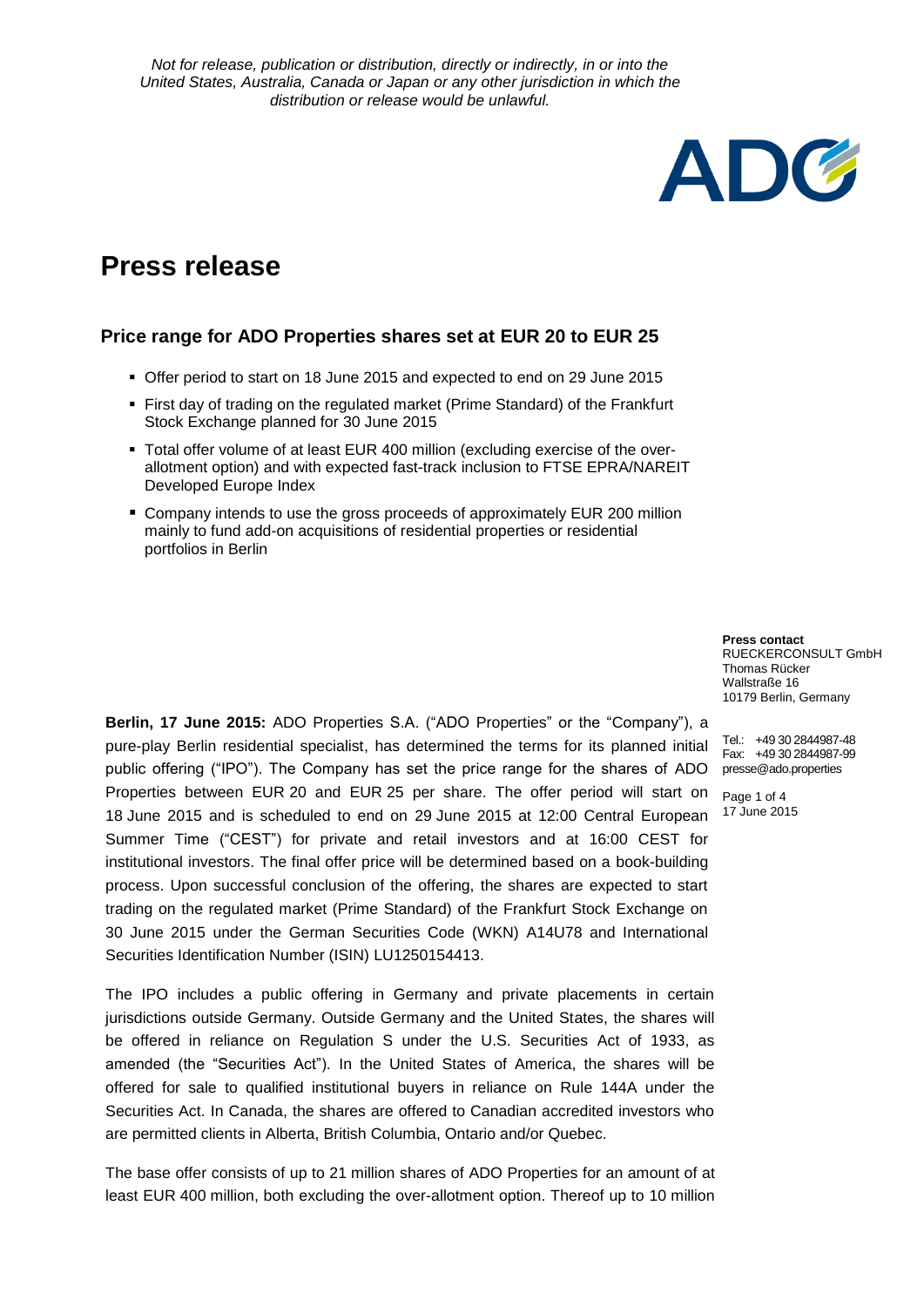

newly issued shares from a capital increase for an amount of approximately EUR 200 million and up to 11 million existing shares from the holdings of the sole and selling shareholder ADO Group Ltd. for an amount of at least EUR 200 million will be offered. In addition to that, up to 2.1 million existing shares from the holdings of ADO Group Ltd. will be offered in connection with an over-allotment option.

Page 2 of 4 17 June 2015

ADO Properties contemplates to raise gross proceeds from the sale of new shares amounting to approximately EUR 200 million. The Company intends to use the proceeds mainly to fund add-on acquisitions of residential portfolios in Berlin, growth of the Company and general corporate purposes.

"The successful expansion of our pure-play Berlin portfolio during the past years has proven the attractiveness and competitiveness of ADO Properties. Based on our fully integrated, scalable in-house platform and management's in-depth market knowledge, the IPO will enable us to pursue our clear strategy to create value in the coming years", says Rabin Savion, CEO of ADO Properties.

"ADO Properties is in an excellent position to benefit from future growth opportunities in the strong Berlin residential market. The selling shareholder ADO Group Ltd. will continue to support the Company and its continuous growth path as a long-term strategic investor", said Shlomo Zohar, Executive Vice Chairman of ADO Properties.

Kempen & Co and UBS Investment Bank are acting as Joint Global Coordinators and Joint Bookrunners. Barclays and COMMERZBANK are mandated as additional Joint Bookrunners. Arbireo Capital is acting as process manager and sole financial adviser in the IPO.

The IPO prospectus has been approved by Commission de Surveillance du Secteur Financier (CSSF) and notified to the German Federal Financial Supervisory Authority (BaFin) and will be available from the Company's homepage [\(http://investors.ado.immo/websites/ado/English/1000.html\)](http://investors.ado.immo/websites/ado/English/1000.html) for download.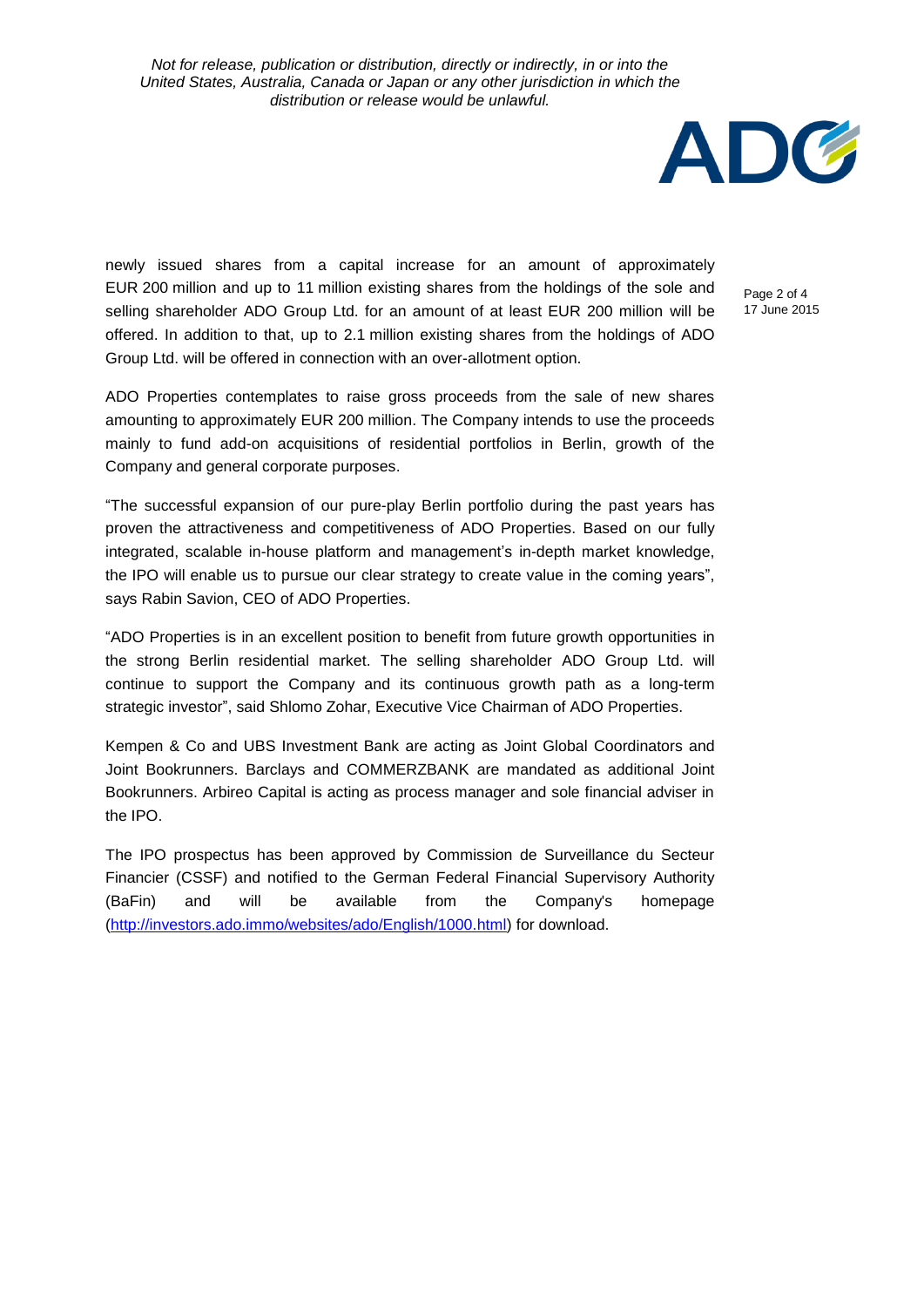

## **Basic information**

| Offer period                            | The offer period will start on 18 June 2015 and is<br>expected to end on 29 June 2015, at 12:00 CEST<br>for private and retail investors and at 16:00 CEST<br>for institutional investors                                                                                                                                                                                                                                                      |
|-----------------------------------------|------------------------------------------------------------------------------------------------------------------------------------------------------------------------------------------------------------------------------------------------------------------------------------------------------------------------------------------------------------------------------------------------------------------------------------------------|
| First day of trading                    | 30 June 2015                                                                                                                                                                                                                                                                                                                                                                                                                                   |
| Price range                             | EUR 20 to EUR 25 per share                                                                                                                                                                                                                                                                                                                                                                                                                     |
| <b>Offering size</b>                    | Total offering size of at least EUR 400 million<br>(excluding exercise of over-allotment option)<br>and up to 10 percent over-allotment option                                                                                                                                                                                                                                                                                                 |
| Contemplated proceeds to the<br>Company | Gross proceeds of approximately<br>EUR 200 million                                                                                                                                                                                                                                                                                                                                                                                             |
| <b>Type of offering</b>                 | • Public offering in Germany<br>• Offering to institutional investors outside<br>Germany and the United States in reliance on<br>Regulation S under the Securities Act<br>• Offer to qualified institutional buyers in the<br>United States of America in reliance on Rule<br>144A under the Securities Act<br>• Offering to Canadian accredited investors<br>who are permitted clients in Alberta, British<br>Columbia, Ontario and/or Quebec |
| <b>Stock exchange</b>                   | Frankfurt Stock Exchange                                                                                                                                                                                                                                                                                                                                                                                                                       |
| <b>Market segment</b>                   | Regulated market (Prime Standard)                                                                                                                                                                                                                                                                                                                                                                                                              |
| <b>ISIN</b>                             | LU1250154413                                                                                                                                                                                                                                                                                                                                                                                                                                   |
| <b>WKN</b>                              | A14U78                                                                                                                                                                                                                                                                                                                                                                                                                                         |
| <b>Ticker symbol</b>                    | ADJ                                                                                                                                                                                                                                                                                                                                                                                                                                            |
| <b>Syndicate banks</b>                  | Joint Global Coordinators and Joint<br>Bookrunners: Kempen & Co and UBS<br><b>Investment Bank</b><br>Additional Joint Bookrunners: Barclays and<br><b>COMMERZBANK</b>                                                                                                                                                                                                                                                                          |
| <b>Transaction advisor</b>              | Arbireo Capital                                                                                                                                                                                                                                                                                                                                                                                                                                |
| Lock-up period                          | Company: 180 days<br>Existing shareholder: 180 days<br>Board members and senior management:<br>360 days                                                                                                                                                                                                                                                                                                                                        |

Page 3 of 4 17 June 2015